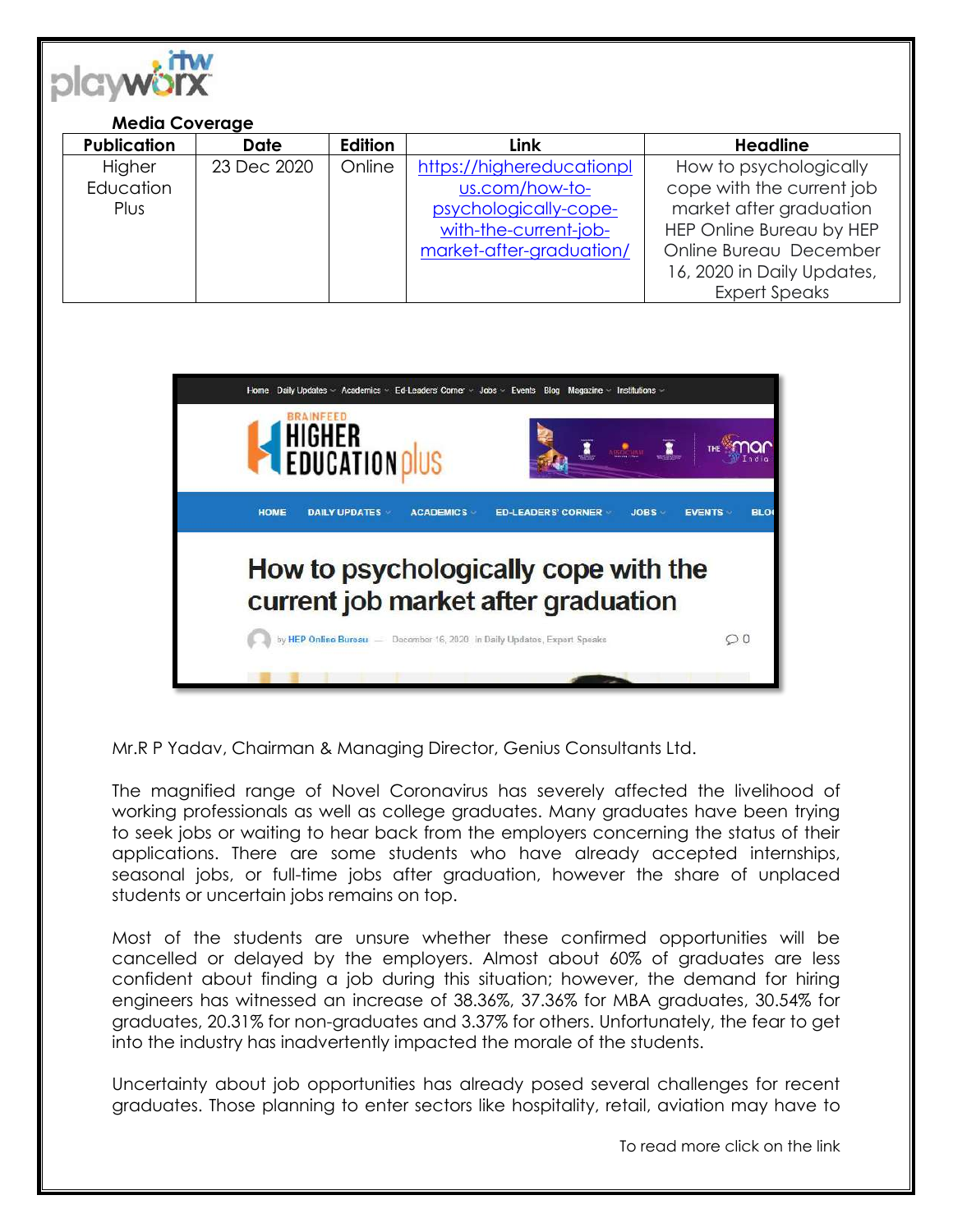

overcome unexpected obstacles. While it may be difficult to measure how to navigate the situation with the available resources and information, there are few steps which the new workforce can take to secure an appropriate job during this unprecedented time.

## Consider earning interim job experience:

Considering the current situation, both financial and psychological, it may be sensible to think about the short- term work or work which is outside the area of expertise. It would not be the dream job which you have been looking for or you have anticipated, however earning some additional financial gain will assist you to navigate through the uncertainty once graduating. This could facilitate in building confidence and adding job experience which would create an edge to stand out in the competitive market. The high surge of hiring is towards work from home jobs which also includes customer service representative, warehouse distribution, stocking, and food delivery. This can also be an eye-catcher to employers as it shows that you are adjustable to the challenging situation.

When searching for job opportunities, it is necessary to adapt and prioritize skills that could support your future applications. Even if the job is not related to your desired sector there may be an opportunity to develop skills that can later be applied in the dream job. For example, remote software use, social media application & analysis, are experiences that could be added to your resume in the future.

### Virtual Hiring & Onboarding

Virtual Interviews are likely to become the most popular trend in hiring therefore it is important to become comfortable with this new normal. The key to achieve success in the current hiring scenario is to practice mock video interviews. Apart from this creating a professional presence on social networking sites and networking groups may help to understand more about the industry trends, help in getting better opportunities and meet professionals in your chosen field. Networking, mentorship, and informational interviews is done remotely and will prepare you to enter hands on once graduated.

### Expect slow pace movement than usual

As applications are uncountable and competition is high, one must be mentally prepared to adjust with the slower hiring and onboarding process. In many instances the positions are opening, but they are put on hold for an uncertain period. Adapting to the new expectations as a fresh graduate and entering the workforce can also help adjust in this new environment.

# Keep Learning & Gaining Knowledge

Companies right now are looking for more excellence and therefore instead of entering the workforce right away after graduation, consider upskilling and adding more education during this time. Consider relevant online certifications that require less investment than enrolling in a new degree. These may open up vast opportunities for future applications.

In the current market condition, depending on your area of expertise, you may end up getting selected in a company and offered a lower salary package for an entry level

To read more click on the link